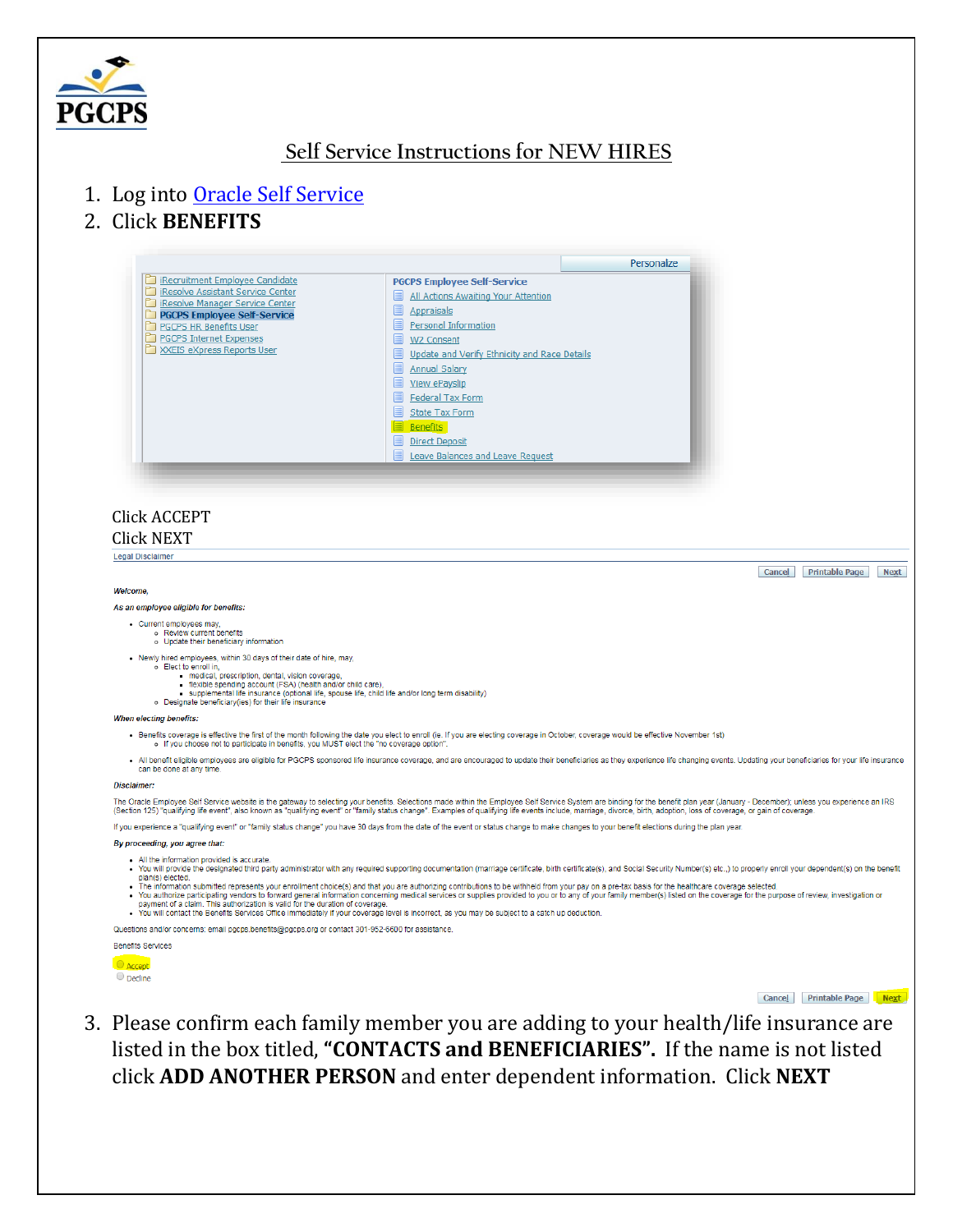| <b>Add Another Person</b> |                |                               |                   |               |  |
|---------------------------|----------------|-------------------------------|-------------------|---------------|--|
| <b>Name</b>               | Relationship   | <b>Social Security Number</b> | <b>Birth Date</b> | <b>Update</b> |  |
| <b>Michael Doe</b>        | Spouse         | 3333                          | 15-Jan-1956       |               |  |
| Katy Doe                  | Child          | 6666                          | 01-Sep-2016       |               |  |
| Henry Doe Jr.             | <b>Brother</b> | 8888                          | 15-Jan-1973       |               |  |
| <b>Shenelle Doe</b>       | Sister         |                               | 14-Apr-1985       |               |  |

4. Click **UPDATE BENEFITS**

|                                             |                                                                               |                |                           |                    |                                  |  | $\blacksquare$ Navigator $\blacktriangleright$ EX Favorites $\blacktriangleright$ | Home Logout Preferences Help                     |
|---------------------------------------------|-------------------------------------------------------------------------------|----------------|---------------------------|--------------------|----------------------------------|--|-----------------------------------------------------------------------------------|--------------------------------------------------|
| <b>Benefits Enrollment</b> Current Benefits |                                                                               |                |                           |                    |                                  |  |                                                                                   |                                                  |
| <b>Benefit Enrollments</b>                  |                                                                               |                |                           |                    |                                  |  |                                                                                   |                                                  |
|                                             | Name Jane L. Doe<br>Event Name Open                                           |                |                           |                    |                                  |  | Program Active Benefits Program<br>Enrollment Period 04-OCT-2016 - 28-OCT-2016    | <b>Update Benefits</b>                           |
| <b>Benefit Selections</b>                   |                                                                               |                |                           |                    |                                  |  |                                                                                   |                                                  |
| Plan                                        | Option Coverage Start Date Coverage Cost 1 Cost 2 Cost 3 Cost 4               |                |                           |                    |                                  |  |                                                                                   |                                                  |
| Life Insurance - Basic Life Insurance       | $01 - 10 - 2016$                                                              | 109000.00 0.00 | Total 0.00 0.00 0.00 8.10 | $0.00$ $0.00$ 8.10 |                                  |  |                                                                                   |                                                  |
| <b>Beneficiaries</b>                        |                                                                               |                |                           |                    |                                  |  |                                                                                   |                                                  |
| Plan                                        | Option Beneficiary Relationship Social Security Number Primary % Contingent % |                |                           |                    |                                  |  |                                                                                   |                                                  |
| Life Insurance - Basic Life Insurance       | Jarell Rauch Child<br>Janette Do Contact                                      |                |                           | 90<br>10           | $\overline{0}$<br>$\overline{0}$ |  |                                                                                   |                                                  |
|                                             |                                                                               |                |                           |                    |                                  |  |                                                                                   | <b>Update Benefits</b>                           |
|                                             |                                                                               |                |                           |                    |                                  |  | Benefits Enrollment Current Benefits Home Logout Preferences Help                 |                                                  |
| <b>Privacy Statement</b>                    |                                                                               |                |                           |                    |                                  |  |                                                                                   | Copyright (c) 2006, Oracle. All rights reserved. |

5. Check the box for each level of coverage you wish to elect, for example: **Medical, Dental, Vision, Prescription, Dependent Child Life Insurance, Spouse Life Insurance, Long Term Disability, Optional Life Insurance, Flexible Spending Accounts.** Click **Next**

|                                            | $\bigcirc$                         | $\bigcirc$              | $\rightarrow$                                                                  |                         | $\bigcap$                     | -0                                |             |
|--------------------------------------------|------------------------------------|-------------------------|--------------------------------------------------------------------------------|-------------------------|-------------------------------|-----------------------------------|-------------|
| <b>Update Enrollments</b>                  | Update Enrollments Additional Data | <b>Cover Dependents</b> | <b>Update Beneficiaries</b>                                                    |                         | Update Primary Care Providers | <b>Confirmation Statement</b>     |             |
| <b>Update Benefits: Update Enrollments</b> |                                    |                         |                                                                                |                         |                               |                                   |             |
| Name Jane L. Doe<br>Event Name Open        |                                    |                         | Program Active Benefits Program<br>Enrollment Period 04-OCT-2016 - 28-OCT-2016 |                         |                               | <b>Back</b><br><b>Recalculate</b> | <b>Next</b> |
| Currency = US Dollar                       |                                    |                         |                                                                                |                         |                               |                                   |             |
| <b>Medical Insurance</b>                   |                                    |                         |                                                                                |                         |                               |                                   |             |
|                                            |                                    |                         |                                                                                |                         |                               |                                   |             |
| Plan                                       | <b>Option</b>                      |                         |                                                                                | Select                  | Cost                          |                                   |             |
| Medical                                    |                                    |                         |                                                                                |                         |                               |                                   |             |
|                                            | <b>Employee Only</b>               |                         |                                                                                |                         | 41.66                         |                                   |             |
|                                            | $Employee + 1$                     |                         |                                                                                |                         | 101.17                        |                                   |             |
|                                            | Family                             |                         |                                                                                | $\overline{\mathbf{v}}$ | 106.50                        |                                   |             |
| Medical-No Coverage                        |                                    |                         |                                                                                | г                       |                               |                                   |             |
|                                            |                                    |                         |                                                                                |                         |                               |                                   |             |
| <b>Dental Insurance</b>                    |                                    |                         |                                                                                |                         |                               |                                   |             |
| Plan                                       | <b>Option</b>                      |                         |                                                                                | Select                  | Cost                          |                                   |             |
| Dental                                     |                                    |                         |                                                                                |                         |                               |                                   |             |
|                                            | <b>Employee Only</b>               |                         |                                                                                | □                       | 4.24                          |                                   |             |
|                                            | $Employee + 1$                     |                         |                                                                                | □                       | 13.30                         |                                   |             |
|                                            | Family                             |                         |                                                                                | $\blacktriangledown$    | 14.00                         |                                   |             |
| Dental-No Coverage                         |                                    |                         |                                                                                | $\Box$                  |                               |                                   |             |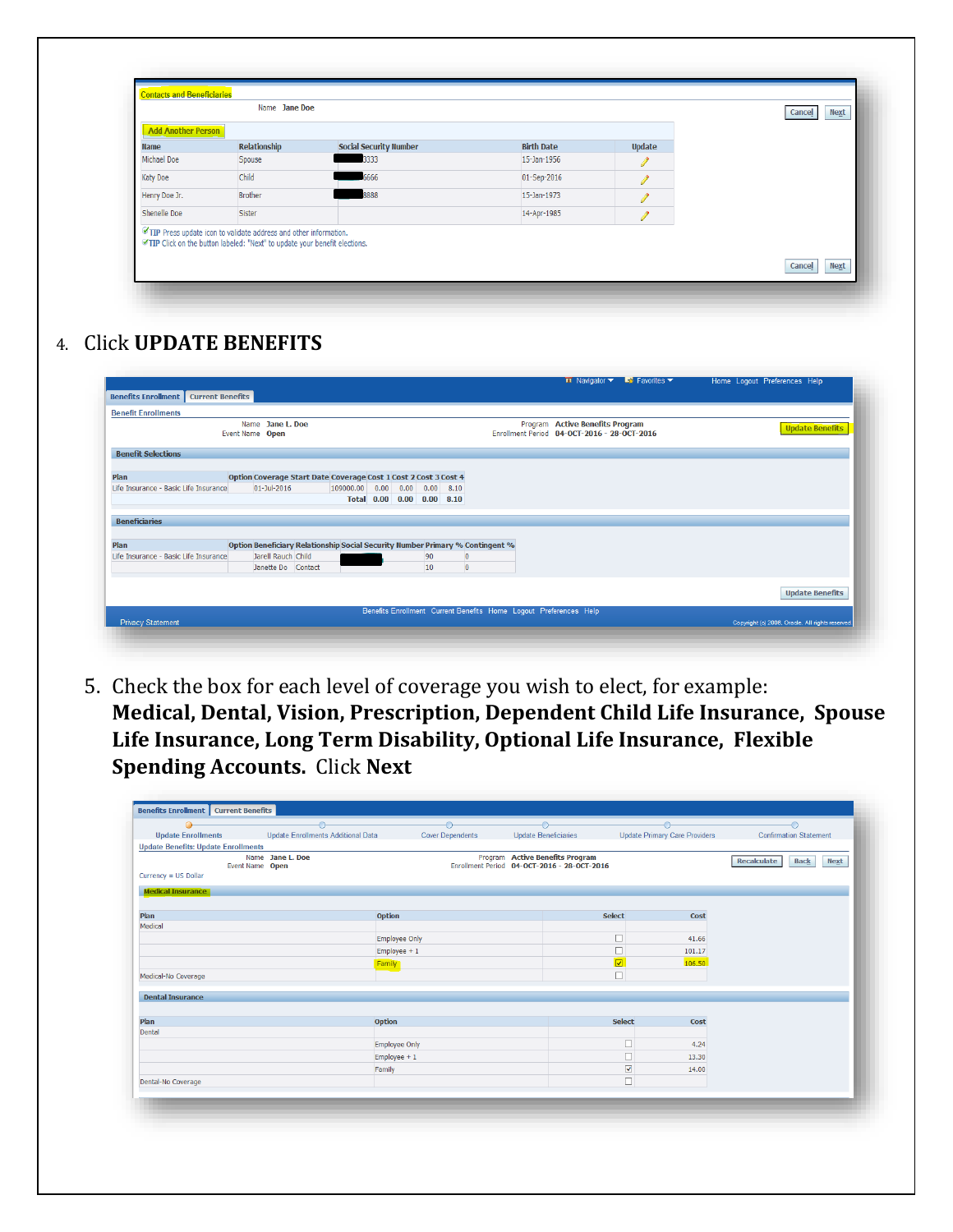| <b>Vision Insurance</b>       |                      |                                 |       |
|-------------------------------|----------------------|---------------------------------|-------|
|                               |                      |                                 |       |
| Plan                          | <b>Option</b>        | <b>Select</b>                   | Cost  |
| <b>Vision</b>                 |                      |                                 |       |
|                               | Employee Only        |                                 | 0.18  |
|                               | Employee $+1$        |                                 | 0.44  |
|                               | Family               | $\overline{\blacktriangledown}$ | 0.46  |
|                               |                      |                                 |       |
|                               |                      | □                               |       |
| Vision-No Coverage            |                      |                                 |       |
| <b>Prescription Insurance</b> |                      |                                 |       |
|                               |                      |                                 |       |
| Plan                          | <b>Option</b>        | <b>Select</b>                   | Cost  |
|                               |                      |                                 |       |
| Prescription                  | <b>Employee Only</b> |                                 | 18.40 |
|                               | $Employee + 1$       |                                 | 35.19 |
|                               | Family               | $\overline{\mathbf{v}}$         | 37.04 |

6. Click **NEXT** again

| <b>Update Enrollments</b>                           | <b>Update Enrollments Additional Data</b>                                                                           | <b>Cover Dependents</b> | <b>Update Beneficiaries</b>                                                    | <b>Update Primary Care Providers</b> | <b>Confirmation Statement</b> |
|-----------------------------------------------------|---------------------------------------------------------------------------------------------------------------------|-------------------------|--------------------------------------------------------------------------------|--------------------------------------|-------------------------------|
| Update Benefits: Update Enrollments Additional Data |                                                                                                                     |                         |                                                                                |                                      |                               |
|                                                     | Name Jane L. Doe<br>Event Name Open                                                                                 |                         | Program Active Benefits Program<br>Enrollment Period 04-OCT-2016 - 28-OCT-2016 |                                      | <b>Nex</b>                    |
| * Indicates required field                          | The benefit selections you have made do not require any Enrollments Additional Data. Please click Next to continue. |                         |                                                                                |                                      |                               |

7. Check the box next to the name of dependent(s) you are adding to your HEALTH AND LIFE INS. Click Next

|                                           | Name Jane L. Doe<br>Event Name Open                              |                               |                 | Program Active Benefits Program<br>Enrollment Period 04-OCT-2016 - 28-OCT-2016 |                         | <b>Next</b><br><b>Back</b> |
|-------------------------------------------|------------------------------------------------------------------|-------------------------------|-----------------|--------------------------------------------------------------------------------|-------------------------|----------------------------|
| <b>Dependent Selection</b>                |                                                                  |                               |                 |                                                                                |                         |                            |
|                                           | TIP Missing Persons may not be family members or are ineligible. |                               |                 |                                                                                |                         |                            |
| <b>Medical Insurance : Medical Family</b> |                                                                  |                               |                 |                                                                                |                         |                            |
| <b>Dependent</b>                          | <b>Relationship</b>                                              | <b>Social Security Number</b> | Eligible        | <b>Ineligibility Reason</b>                                                    | Cover                   |                            |
| Michael Doe                               | Spouse                                                           |                               | Yes             |                                                                                | $\overline{\mathbf{v}}$ |                            |
| <b>Katy Doe</b>                           | Child                                                            |                               | Yes             |                                                                                | ⊽                       |                            |
|                                           |                                                                  |                               |                 |                                                                                |                         |                            |
| <b>Dental Insurance : Dental Family</b>   |                                                                  |                               |                 |                                                                                |                         |                            |
| <b>Dependent</b>                          | <b>Relationship</b>                                              | <b>Social Security Number</b> | Eligible        | <b>Ineligibility Reason</b>                                                    | Cover                   |                            |
| Michael Doe                               | Spouse                                                           |                               | Yes             |                                                                                | $\blacktriangledown$    |                            |
| <b>Katy Doe</b>                           | Child                                                            |                               | Yes             |                                                                                | $\overline{\mathbf{v}}$ |                            |
|                                           |                                                                  |                               |                 |                                                                                |                         |                            |
| <b>Vision Insurance : Vision Family</b>   |                                                                  |                               |                 |                                                                                |                         |                            |
| <b>Dependent</b>                          | <b>Relationship</b>                                              | <b>Social Security Number</b> | Eligible        | <b>Ineligibility Reason</b>                                                    | Cover                   |                            |
| Michael Doe                               | Spouse                                                           |                               | Yes             |                                                                                | ✔                       |                            |
| <b>Katy Doe</b>                           | Child                                                            |                               | Yes             |                                                                                | $\blacktriangledown$    |                            |
|                                           |                                                                  |                               |                 |                                                                                |                         |                            |
|                                           | <b>Prescription Insurance : Prescription Family</b>              |                               |                 |                                                                                |                         |                            |
| <b>Dependent</b>                          | <b>Relationship</b>                                              | <b>Social Security Number</b> | <b>Eligible</b> | <b>Ineligibility Reason</b>                                                    | Cover                   |                            |
| Michael Doe                               | Spouse                                                           |                               | Yes             |                                                                                | $\blacktriangledown$    |                            |
| <b>Katy Doe</b>                           | Child                                                            |                               | Yes             |                                                                                | $\blacktriangledown$    |                            |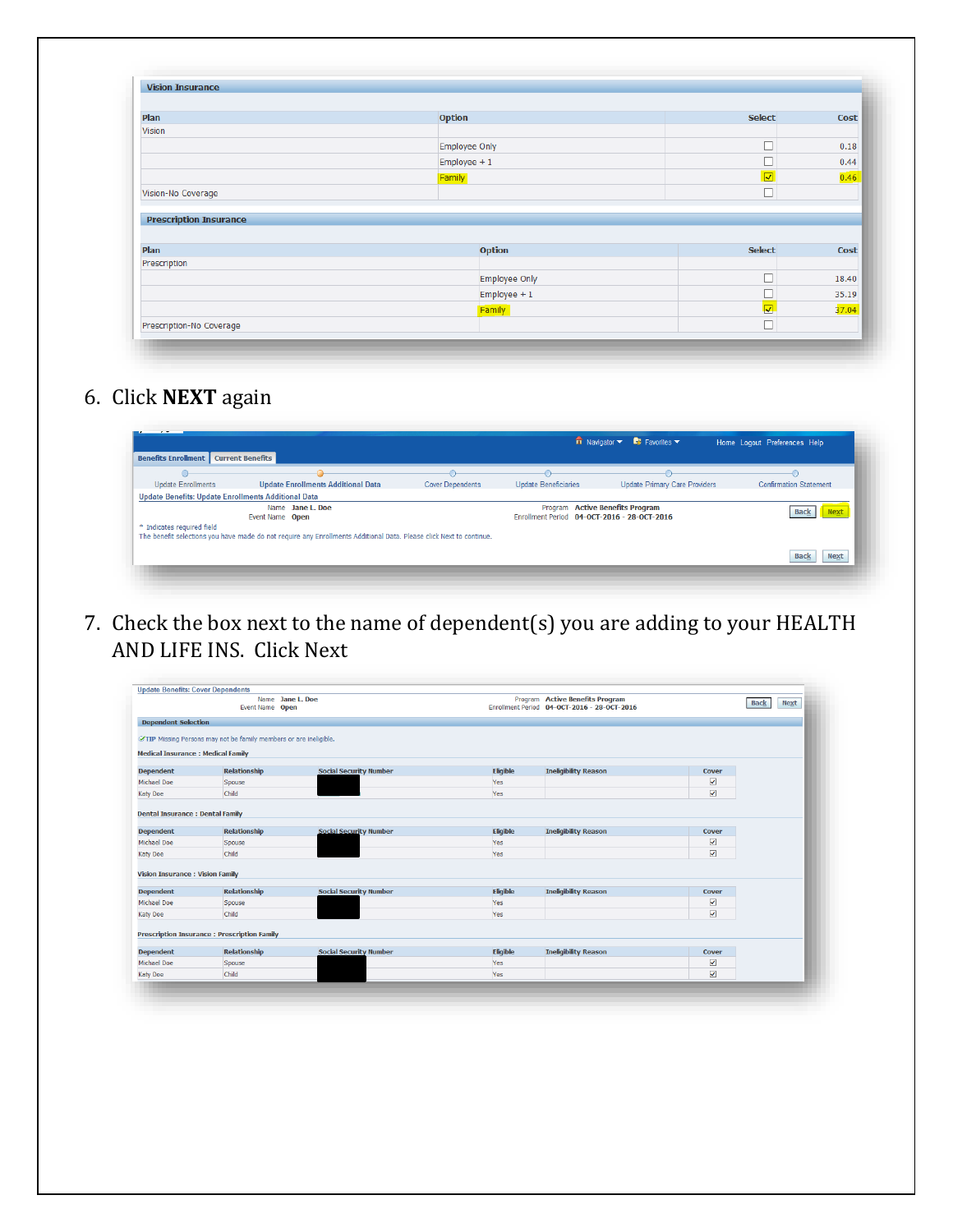| <b>Dependent</b>      | <b>Relationship</b> | <b>Social Security Number</b>                                                                                                                | Eligible | <b>Ineligibility Reason</b> | Cover                   |                       |
|-----------------------|---------------------|----------------------------------------------------------------------------------------------------------------------------------------------|----------|-----------------------------|-------------------------|-----------------------|
| <b>Katy Doe</b>       | Child               |                                                                                                                                              | Yes      |                             | $\overline{\mathbf{z}}$ |                       |
| <b>Michael Doe</b>    | Spouse              |                                                                                                                                              | Yes      |                             | $\overline{\mathbf{v}}$ |                       |
|                       |                     |                                                                                                                                              |          |                             |                         |                       |
| <b>Add Dependents</b> |                     |                                                                                                                                              |          |                             |                         |                       |
|                       |                     |                                                                                                                                              |          |                             |                         |                       |
|                       |                     | The people listed above are eligible for dependent coverage. Please add any dependents you want to cover and restart the enrollment process. |          |                             |                         | <b>Add Dependents</b> |

**8. (***Note: Please insure to update your beneficiary information for Basic Life and Optional Life insurance (if elected). The election amounts should total 100%*

| <b>Beneficiary</b>                                                                                        | <b>Relationship</b>                                                | <b>Social Security Number</b> | Primary % | Contingent %                    |                                                   | <b>Clear</b>             |
|-----------------------------------------------------------------------------------------------------------|--------------------------------------------------------------------|-------------------------------|-----------|---------------------------------|---------------------------------------------------|--------------------------|
| Henry Doe Jr.                                                                                             | Brother                                                            |                               | $\bf{0}$  | 0                               |                                                   | 図                        |
| Janette Do                                                                                                | Contact                                                            |                               | 10        | 0                               |                                                   | Ø                        |
| Jarell Rauch                                                                                              | Child                                                              |                               | 90        | 0                               |                                                   | $\overline{\mathscr{L}}$ |
| <b>Katy Doe</b>                                                                                           | Child                                                              |                               | $\bf{0}$  | 0                               |                                                   | $\mathbb{R}$             |
| Michael Doe                                                                                               | Spouse                                                             |                               | $\bf{0}$  | 0                               |                                                   | $\mathbb{R}^2$           |
| Shenelle Doe                                                                                              | Sister                                                             |                               | $\bf{0}$  | n                               |                                                   | $\mathbb{R}$             |
|                                                                                                           |                                                                    |                               |           | Recalculate<br>Primary %<br>100 | Contingent %<br>$\overline{0}$                    |                          |
|                                                                                                           |                                                                    |                               |           |                                 | TIP Total Percentages for the plan must equal 100 |                          |
|                                                                                                           | <b>Optional Life Insurance : Optional Life Insurance \$200,000</b> |                               |           |                                 |                                                   |                          |
|                                                                                                           | <b>Relationship</b>                                                | <b>Social Security Number</b> | Primary % | Contingent %                    |                                                   | Clear                    |
|                                                                                                           | Brother                                                            |                               | 25        | 0                               |                                                   | $\mathbb{R}^2$           |
|                                                                                                           | Child                                                              |                               | 25        | 0                               |                                                   | R                        |
| <b>Family Members and Others</b><br><b>Beneficiary</b><br>Henry Doe Jr.<br><b>Katy Doe</b><br>Michael Doe | Spouse                                                             |                               | 25        | 0                               |                                                   | Ø                        |

9. Click **NEXT**

**Please read WARNING section that requires possible further action that you may be required to take. Example: If you elected Employee + One or Family health insurance coverage you will be contacted by our third party administrator Bolton (see message below)**